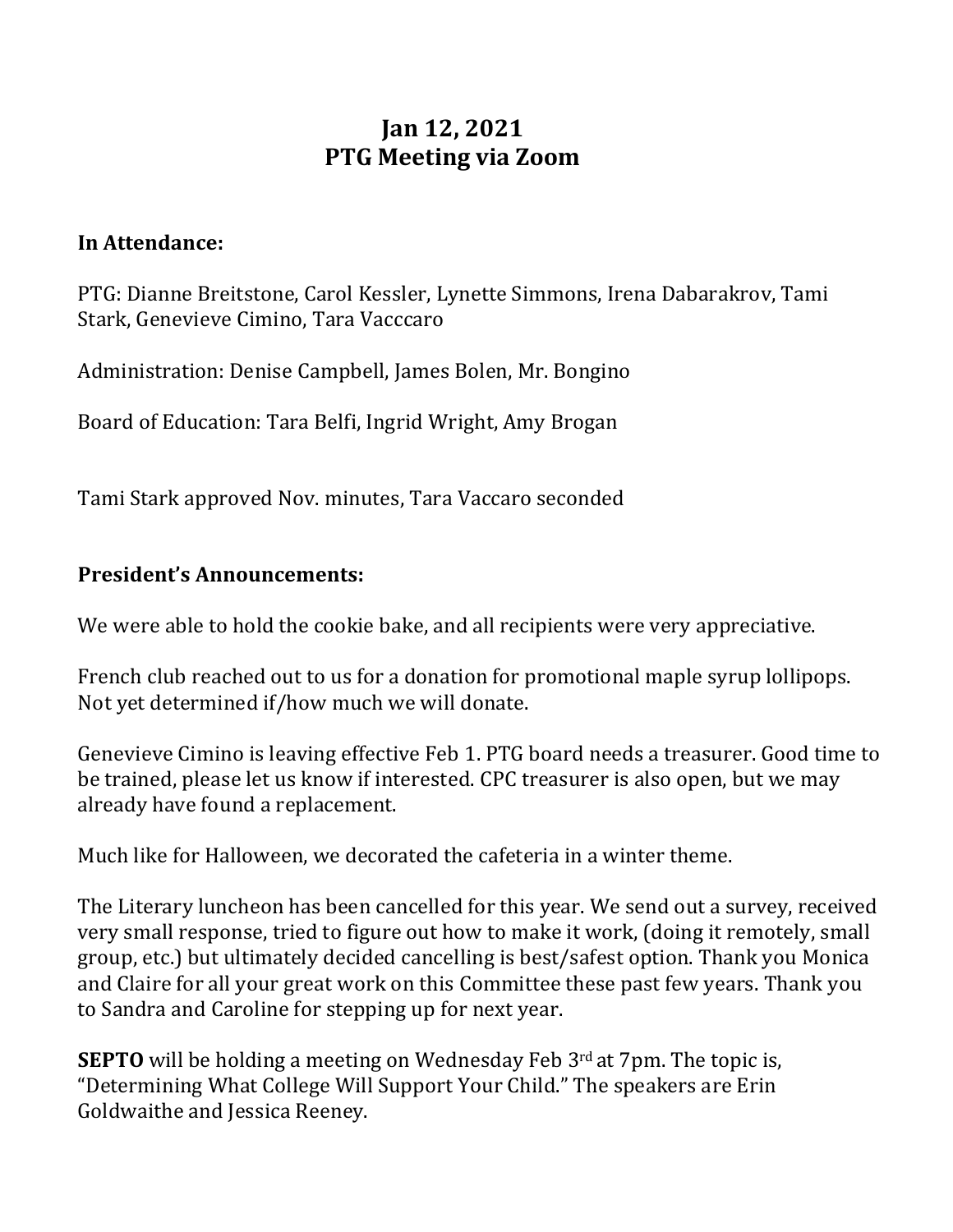**FOCUS:** Stephanie DiNozzi, Chair "Our Community Connections" will be the focus for the remainder of the year. They are seeking different ways of connection the community as a whole, not just connections with the school but also connections with each other. They are creating via Zoom opportunities to connect in different ways based on personal interest not just by the school your child goes to. They're hoping this creates an opportunity to connect different ages and stages of parenting to foster a collaborative environment to open different kinds of conversations to connect in a fun way. Trying to provide a distraction from COVID as other groups are doing so well with that already. Wednesday First one is called Spin Cycle, it's a spin class, your stationery bike can be used. They are free two sessions run by Lindsay Vine, who is new to the community. Wednesday Jan 20<sup>th</sup> at 9:30 am and Thursday Jan 28<sup>th</sup> at 6pm. They're trying new things. Will offer active parenting, health and wellness, cooking demos, all on Zoom. A survey will be coming out to gauge interests. Sign up is via SignupGenius on their Facebook page, or email Stephanie directly. There is a flyer going out also.

## **Denise Campbell, Assistant Superintendent for Student Services and Human Resources**

Regarding the SEPTO announcement, if you have a classified student or a 504, you should participate in this seminar even if you child is not a junior, so you know what to expect and how to prepare your child for college. You can find out how support services work at the college level.

Quarantines at the high school have increased. There's been a big spike in cases in the district since last week due to a trickle down effect of people gathering during the holidays. There is a ripple effect between exposure and the lag time of awaiting the receipt of test results, which will continue into this week. Many teachers were able to sign up for vaccines despite computer software on the site crashing. The school is ahead of schedule in this regard, and the teachers qualify as being in class 1B. The quarantine rules across all schools are the same but since the environments are different, it may not appear that the rules are uniform. Less than 6 feet for ten minutes or more to an infected person qualifies one to have to quarantine. In some classes students are sitting within three feet of each other, but all have masks and shields. They are conservative quarantining, but it is required by the state. A lot of positive cases have been asymptomatic. They listen to what the students say in regard to exposure to someone who's infected, but they check anyway. Siblings/family of someone has to quarantine are not considered close contacts. They must be a close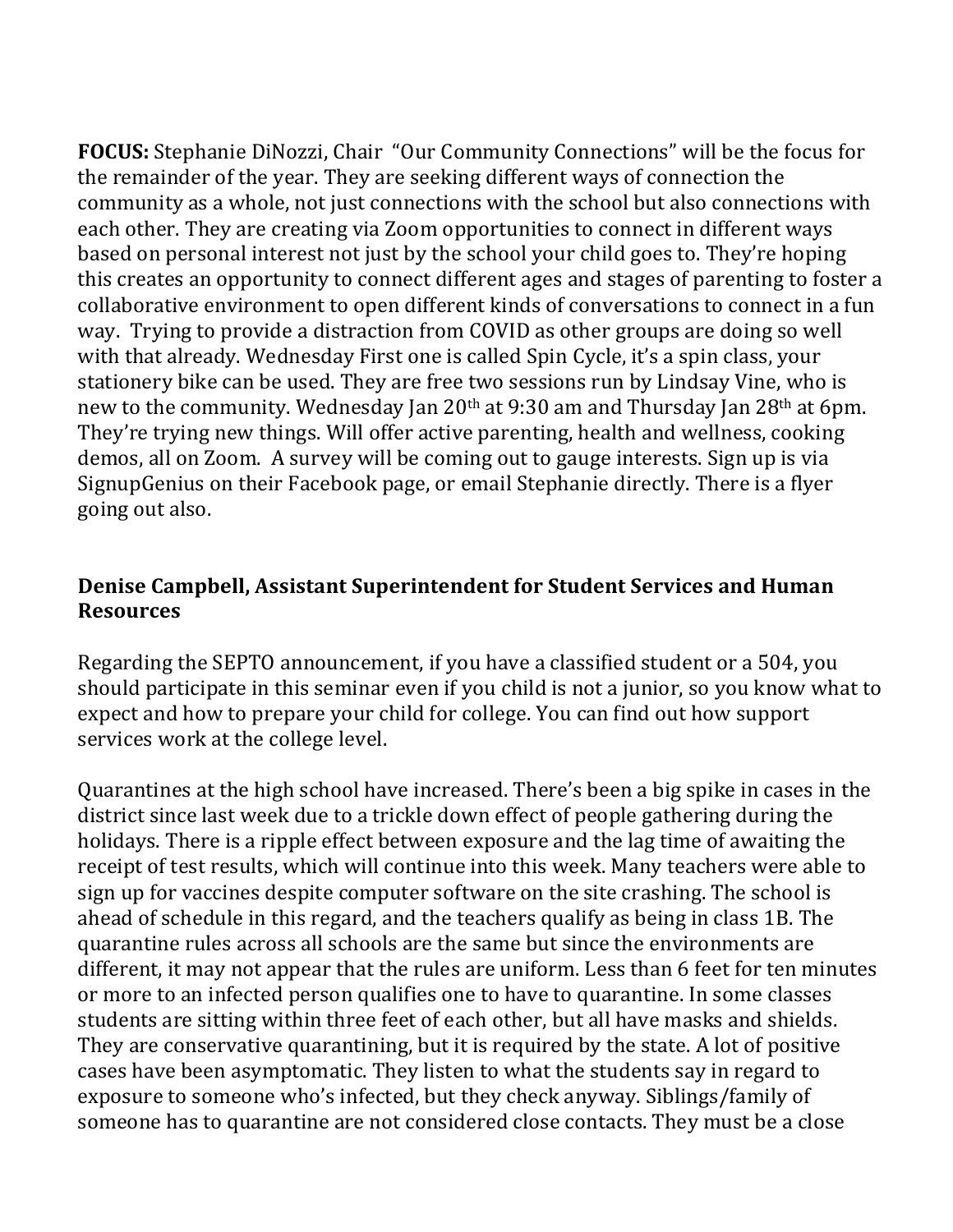contact of the infected person, not just of the sibling who was in close contact with an infected person. This applies to twins as well. Getting the vaccine or having had COVID does not mean that you no longer have to wear a mask. The length of quarantine has been shorted by the CDC and Dept of Health from 14 to 10 days, so the school has lowered their required quarantine length accordingly. School has not been a place of spread since all CDC guidelines are being enforced.

Is notice of quarantine only an email, not a phone call? Usually but not always. If the necessity for quarantining is determined late at night, they will call. If no response to the email quickly, they call. Please call us if you receive an email and wish to discuss further. 

Quarantine begins the first full day of quarantine, not the date of exposure, but the day after exposure.

Are the coaches being asked about close contact also now that intramurals and low impact sports have begun? They do take attendance and the school checks in with the coaches. All the protocols are in place during the sports sessions. Please have your child leave the school after sports promptly so it does not slip into a social situation with masks off and protocols relaxed among the athletes.

Are the seating charts static throughout the year? How is that being kept track of? Teachers submit seating charts to administration, and keep track of any changes. With the accelerating quarantines in the district, will we be going back to a virtual model only, no one at the school? A Google form will be sent out to confirm if you want your child to continue to do remote, hybrid, or in person, as the current individual students choices are only in effect until Jan 26, the end of the quarter. If there is a staff member that must stay home to quarantine, is instruction

interrupted? There have been many teacher absences, ranging up to as much as 16 in one day. Some can work from home, some not. They are short on substitute teachers. They're trying as much as possible to keep instruction consistent for the students. Sometimes the teachers remote from home.

# **Dr. Bolen, School Principal:**

Working with School Improvement Team on core values they want to stress at the school. RISE UP is their acronym for the core values the high school is stressing. Will be kicking this campaign off at the first day of the second half of the year. Monday-Respect, Tuesday-Integrity, Wednesday-Service, Thursday-Empathy, Friday-be an UPstander. Working on the logistics for signage, t-shirts, etc. letters will be sent out to families, please discuss these core values with your children.